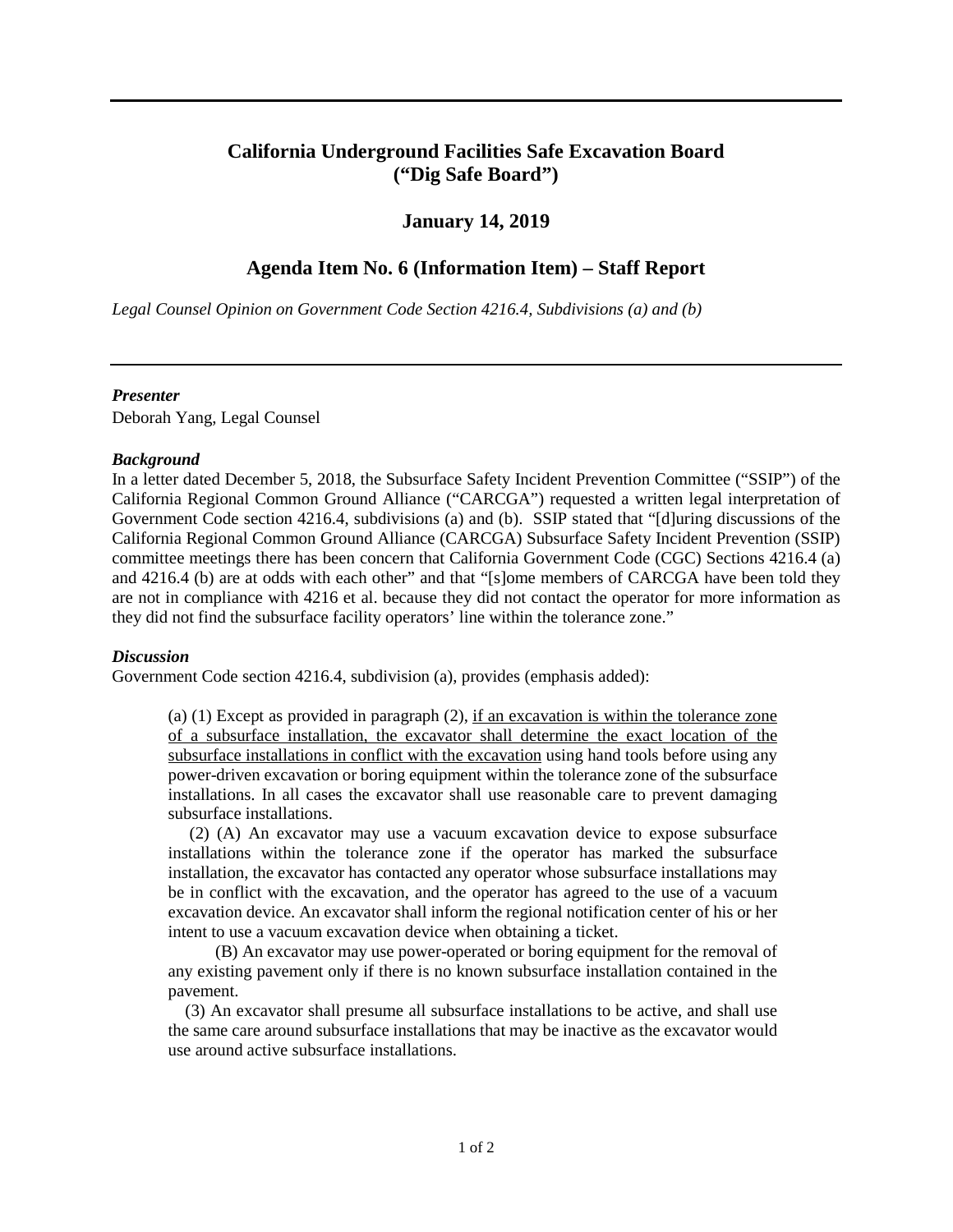Government Code section 4216.4, subdivision (b), provides (emphasis added):

excavating in accordance with subdivision (a), the excavator shall request the operator to provide additional information to the excavator, to the extent that information is available If the excavator has questions about the markings that an operator has placed, the excavator excavator directly. The regional notification center shall provide the excavator with the (b) If the exact location of the subsurface installation cannot be determined by hand to the operator, to enable the excavator to determine the exact location of the installation. may contact the notification center to send a request to have the operator contact the contact telephone number of the subsurface installation operator.

 Government Code section 4216.4, which is to prevent damage to subsurface installations, subdivisions (a) and (b) are not contradictory. The statute requires an excavator to (1) determine the exact location of subsurface installations that are in conflict with the excavation; and (2) if the excavator cannot find the exact location of the subsurface installations that are in conflict with the excavation, the excavator has a duty to ask the operator for more information to do so. As explained in the draft opinion letter to SSIP, considering the express language and apparent purpose of

Staff believes that an opinion letter from legal counsel in response to SSIP's request will help explain the requirements under Government Code section 4216.4, subdivisions (a) and (b), and resolve confusion among members of CARCGA. [1](#page-1-0)

*Attachments:* Draft Opinion Letter to SSIP Opinion Request Letter from SSIP, December 5, 2018

<u>.</u>

<span id="page-1-0"></span> is accorded considerable weight, and courts generally will not depart from such construction unless it is clearly erroneous or unauthorized. (*Sara M. v. Superior Court* (2005) 36 Cal.4th 998, 1011.) 2 of 2 <sup>1</sup> Past or contemporaneous interpretation by an administrative entity of a provision it is charged with implementing,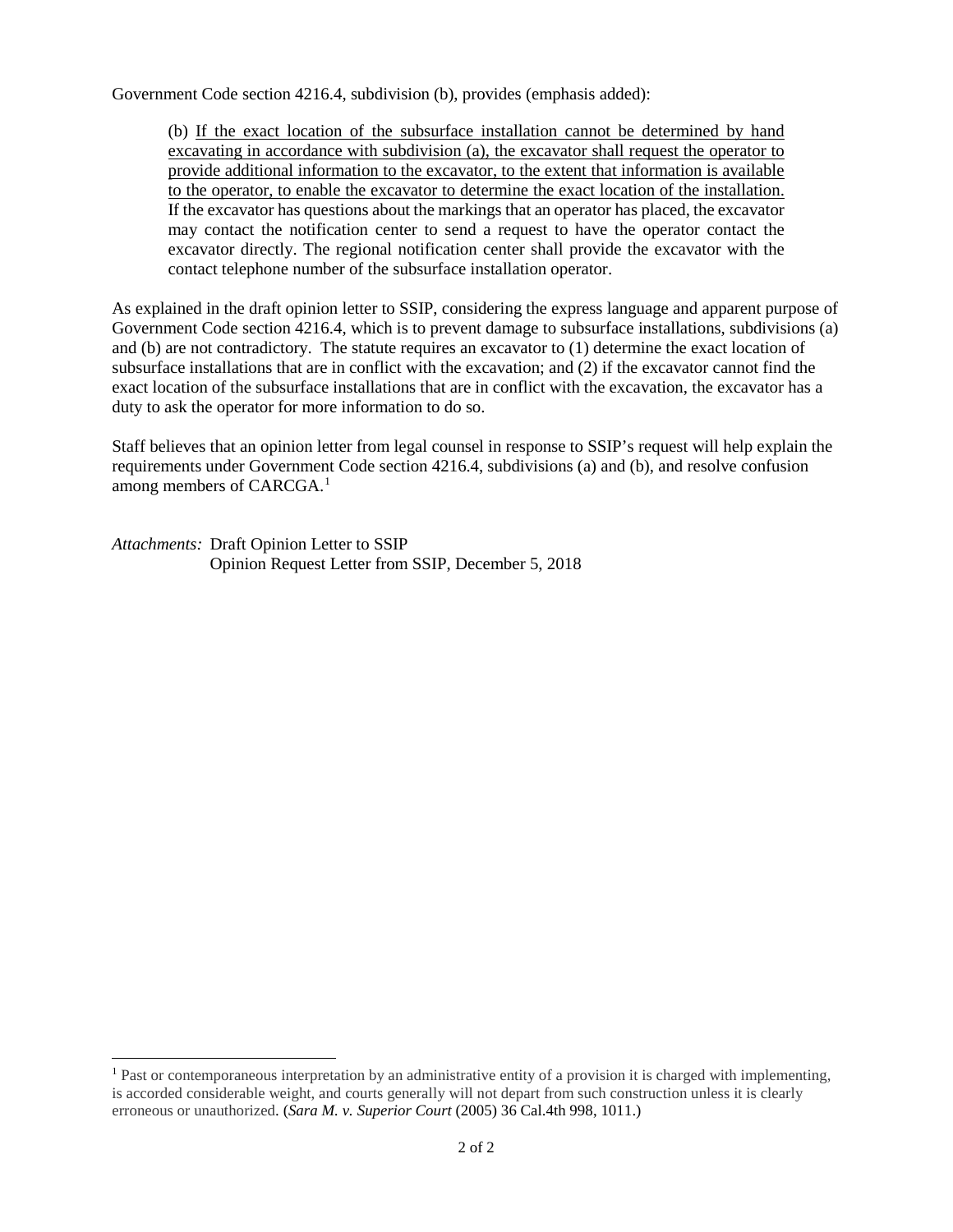#### **OFFICE OF THE STATE FIRE MARSHAL, DEPARTMENT OF FORESTRY AND FIRE PROTECTION**



 $\overline{a}$ 

**California Dig Safe Board** 

2251 Harvard Street Sacramento, CA 95815 (916) 568 – 3800 <https://digsafe.fire.ca.gov/>



#### **MEMBERS**

JESSICA ARDEN, Chairperson RON BIANCHINI RANDY CHARLAND MARJORIE DEL TORO WILLIAM JOHNS MARSHALL JOHNSON AMPARO MUNOZ CARL VOSS

> **EXECUTIVE OFFICER**  Tony Marino

# *ATTACHMENT TO STAFF REPORT DRAFT OPINION LETTER AGENDA ITEM NO. 6 (JANUARY 14, 2019)*

 387 Magnolia Ave., Suite 103-539 Steve Woo, Co-Chair Thomas Young, Co-Chair Subsurface Safety Incident Prevention Committee California Regional Common Ground Alliance Corona, CA 92789

**RE:** Government Code section 4216.4, subdivisions (a) and (b)

Dear Mr. Woo and Mr. Young,

 section 4216.4, subdivisions (a) and (b), stating that "[d]uring discussions of the California Regional compliance with 4216 et al. because they did not contact the operator for more information as they did not find the subsurface facility operators' line within the tolerance zone." In your letter dated December 5, 2018, you requested a written legal interpretation of Government Code Common Ground Alliance (CARCGA) Subsurface Safety Incident Prevention (SSIP) committee meetings there has been concern that California Government Code (CGC) Sections 4216.4 (a) and 4216.4 (b) are at odds with each other" and that "[s]ome members of CARCGA have been told they are not in

 all cases the excavator shall use reasonable care to prevent damaging subsurface installations." However, "[i]f the exact location of the subsurface installation cannot be determined by hand excavating in subdivision (b), to "request the operator to provide additional information to the excavator, to the extent Government Code section 4216.4, subdivision (a), provides that, except in certain specified situations where power-operated or boring equipment may be used, an "excavator shall determine the exact location of the subsurface installations in conflict with the excavation using hand tools before using any powerdriven excavation or boring equipment within the tolerance zone of the subsurface installations" and "[i]n accordance with subdivision (a)," the excavator is required under Government Code section 4216.4, that information is available to the operator, to enable the excavator to determine the exact location of the installation."

 Government Code section 4216.4 must be construed in a manner consistent with its context and the apparent purpose of the legislation.<sup>1</sup> The statute must also be interpreted to make the statute workable and reasonable.<sup>[2](#page-2-1) [3](#page-2-2)</sup> To determine the intent, a court turns first to the words of the statute, attempting to

Degrate (2005) 35 Cal.4th 1111, 1122.) "[a]ccordingly, the statute should be interpreted to avoid an absurd result." (*Wasatch Property Management v.* 

<span id="page-2-1"></span><span id="page-2-0"></span>

<sup>&</sup>lt;sup>1</sup> Angelucci v. Century Supper Club (2007) 41 Cal.4th 160, 168.<br><sup>2</sup> A court will apply "common sense ... and interpret a statute to make it workable and reasonable"; and

<span id="page-2-2"></span> intention of the agency, practical rather than technical in nature, and which, when applied, will result in wise policy rather than mischief or absurdity." (*Aguilar v. Association of Retarded Citizens* (1991) 234 Cal. App. 3d 21, 29.) <sup>3</sup> "The regulation must be given a reasonable and common sense interpretation consistent with the apparent purpose and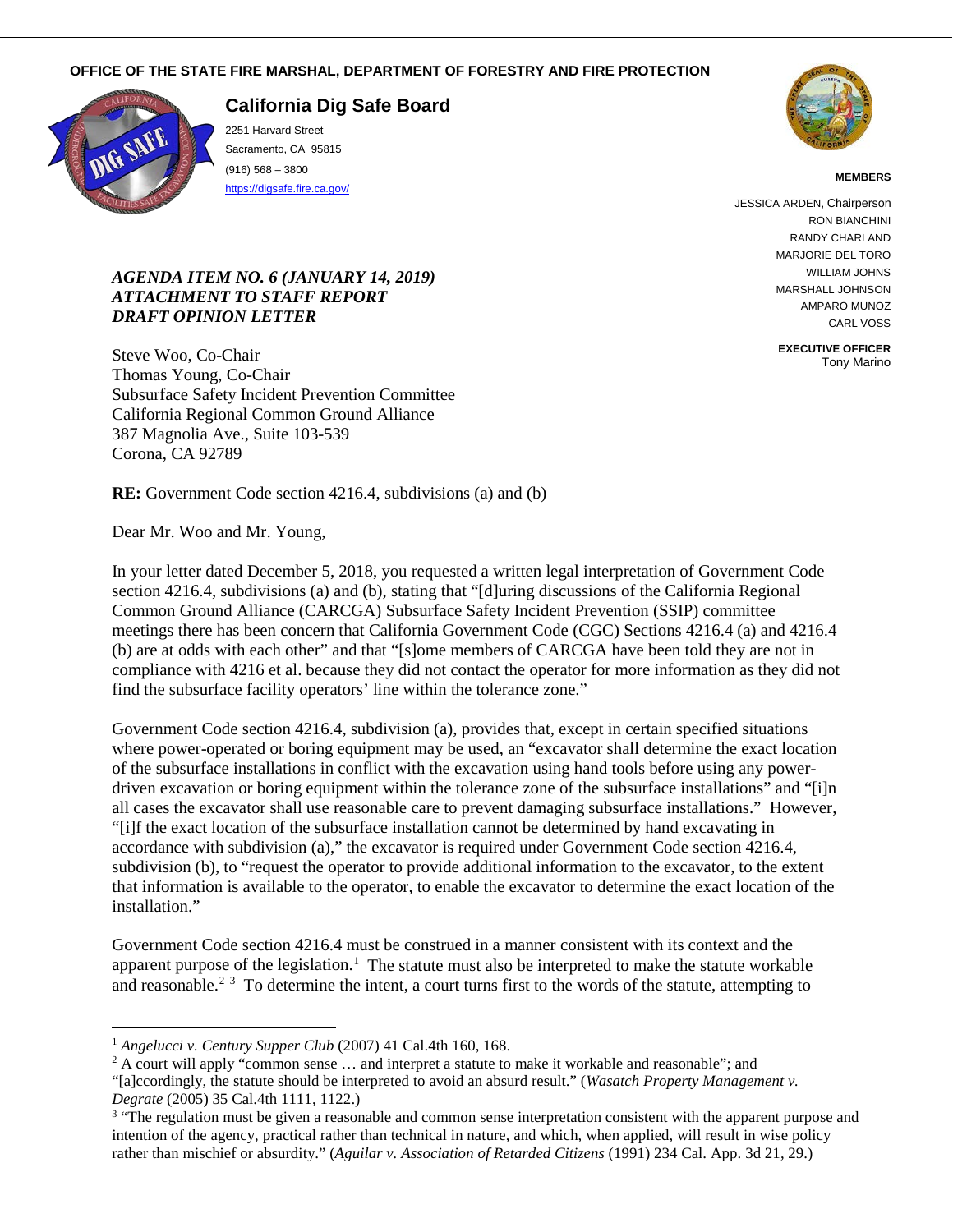give effect to the usual, ordinary import of the language.<sup>[4](#page-3-0)</sup> The words must be construed in context in light of the nature and obvious purpose of the statute where they appear.<sup>5</sup> The various parts of an enactment must be harmonized in context of the framework as a whole.<sup>6</sup>

 The legislative intent is found in the text of the statute itself, which expressly requires excavators to use subd. (a).) The apparent purpose of the statute is to prevent damage to subsurface installations, which reasonable care in all situations to prevent damage to subsurface installations. (Gov. Code, § 4216.4, may result in injury, death, or damage to other property and the environment.

 location of the subsurface installations in conflict with the excavation". Bearing in mind the apparent purpose of the statute, subdivision (b) of the same section follows that in the event the excavator cannot determine the exact location of the subsurface installation "in accordance with subdivision (a)," the excavator must contact the operator for more information so that the excavator may comply with excavation. Subdivision (b) is not an additional and separate requirement to determine the exact location and in conflict with the excavation.<sup>[7](#page-3-3)</sup> Subdivision (b) is intertwined with and pertains to the requirement excavator does not know where the subsurface installations in conflict with the excavation are located (e.g., cannot find the subsurface installations within the tolerance zone)), the excavator is required to contact the operator for more information to confirm that there are no subsurface installations in conflict excavation (if they are so indeed present), as the subsurface installations may be marked incorrectly. Subdivision (a) of Government Code section 4216.4 requires an excavator to "determine the exact subdivision (a) to confirm the exact location of any subsurface installations in conflict with the of subsurface installations regardless of whether the subsurface installations are within the tolerance zone in subdivision (a) to determine the exact location of subsurface installations in conflict with the excavation by expressly referring to subdivision (a). If an excavator cannot determine the exact location of the subsurface installations in conflict with the excavation (in other words, after hand excavating, the with the excavation or to determine the exact location of the subsurface installations in conflict with the

 excavation (if they are so indeed present), as the subsurface installations may be marked incorrectly. This opinion is based exclusively on the facts and circumstances described in your request and is given based upon your representations, express or implied, that you have provided a full and fair description of all facts and circumstances that would be pertinent to our consideration of the questions presented. The existence of any other factual or historical background not contained in your letter might require a conclusion different from the one expressed in this opinion. You have represented that this opinion is not also represented that this opinion is not sought in connection with any other litigation involving or investigation by the California Underground Facilities Safe Excavation Board or other state or local sought by a party to pending private litigation concerning the issues addressed in this opinion. You have agency with jurisdiction to enforce the Dig Safe Act of 2016 (Government Code section 4216 et seq.).

Thank you for your inquiry.

Sincerely,

Deborah Yang Legal Counsel California Underground Facilities Safe Excavation Board

 $\overline{a}$ <sup>4</sup> *Id.* at p.28-29<br><sup>5</sup> *Id.* at p.29<br><sup>6</sup> *Ibid.* 

<span id="page-3-1"></span><span id="page-3-0"></span> $5$  *Id.* at p.29

<span id="page-3-2"></span> $^6$  Ibid.

<span id="page-3-3"></span><sup>&</sup>lt;sup>7</sup> "Tolerance zone" means 24 inches on each side of the field marking placed by the operator in one of three ways. (Gov. Code, § 4216, subd. (u).)